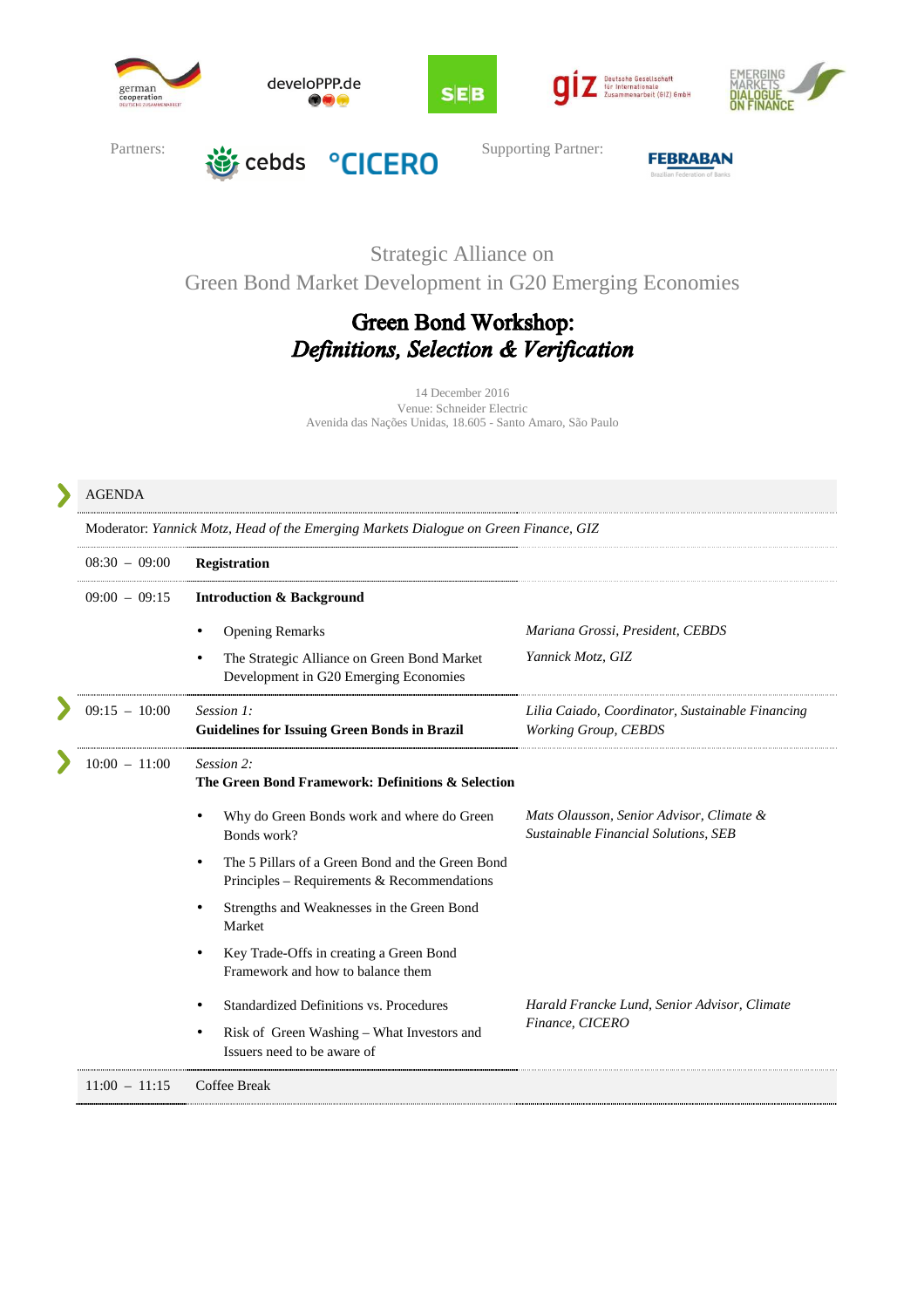| $11:15 - 12:15$ | Session 3:                                                                                                   |                                                                                        |
|-----------------|--------------------------------------------------------------------------------------------------------------|----------------------------------------------------------------------------------------|
|                 | External Reviews - the Use of Second Opinions in the Green Bond Market                                       |                                                                                        |
|                 | Integrating Green in the Investment Decision<br>Process - The Value of Second Opinions for<br>Investors      | Tess Olsen-Rong, Sustainability Associate,<br><b>Affirmative Investment Management</b> |
|                 | Second Opinions in Focus: Purpose,<br>Methodology and Process                                                | Harald Francke Lund, CICERO                                                            |
|                 | External Reviews in Comparison: Differences &<br>Requirements                                                |                                                                                        |
|                 | <b>Consultant Review</b><br>$\Omega$                                                                         |                                                                                        |
|                 | Verification<br>$\circ$                                                                                      |                                                                                        |
|                 | Certification<br>$\circ$                                                                                     |                                                                                        |
|                 | Rating<br>O                                                                                                  |                                                                                        |
| $12:15 - 13:15$ | Lunch                                                                                                        |                                                                                        |
| $13:15 - 14:15$ | Session 4:<br>Breakout Sessions: Analysis of Real Case Green Bond Frameworks and Second Opinions             |                                                                                        |
|                 | Discussion of Case Studies in Sub-Groups                                                                     | Harald Francke Lund, CICERO                                                            |
|                 |                                                                                                              | Yannick Motz, GIZ                                                                      |
|                 |                                                                                                              | Mats Olausson, SEB                                                                     |
| $14:15 - 14:30$ | Tea & Coffee Break                                                                                           |                                                                                        |
| $14:30 - 16:30$ | Session 5:<br><b>Case Studies &amp; Panel Discussion</b>                                                     |                                                                                        |
|                 | Case Study 1: Practical Experiences and Lessons<br>$\bullet$<br>Learned from a Brazilian Green Bond Issuer   | Guilherme Hirata, Executive Manager of Corporate<br>Finance, Suzano Papel e Celulose   |
|                 | Case Study 2: Practical Experiences and Lessons<br>٠<br>Learned from an International Green Bond<br>Investor | Tess Olsen-Rong, Affirmative Investment<br>Management                                  |
|                 | <b>Panel Discussion</b>                                                                                      |                                                                                        |
|                 |                                                                                                              |                                                                                        |
|                 |                                                                                                              |                                                                                        |